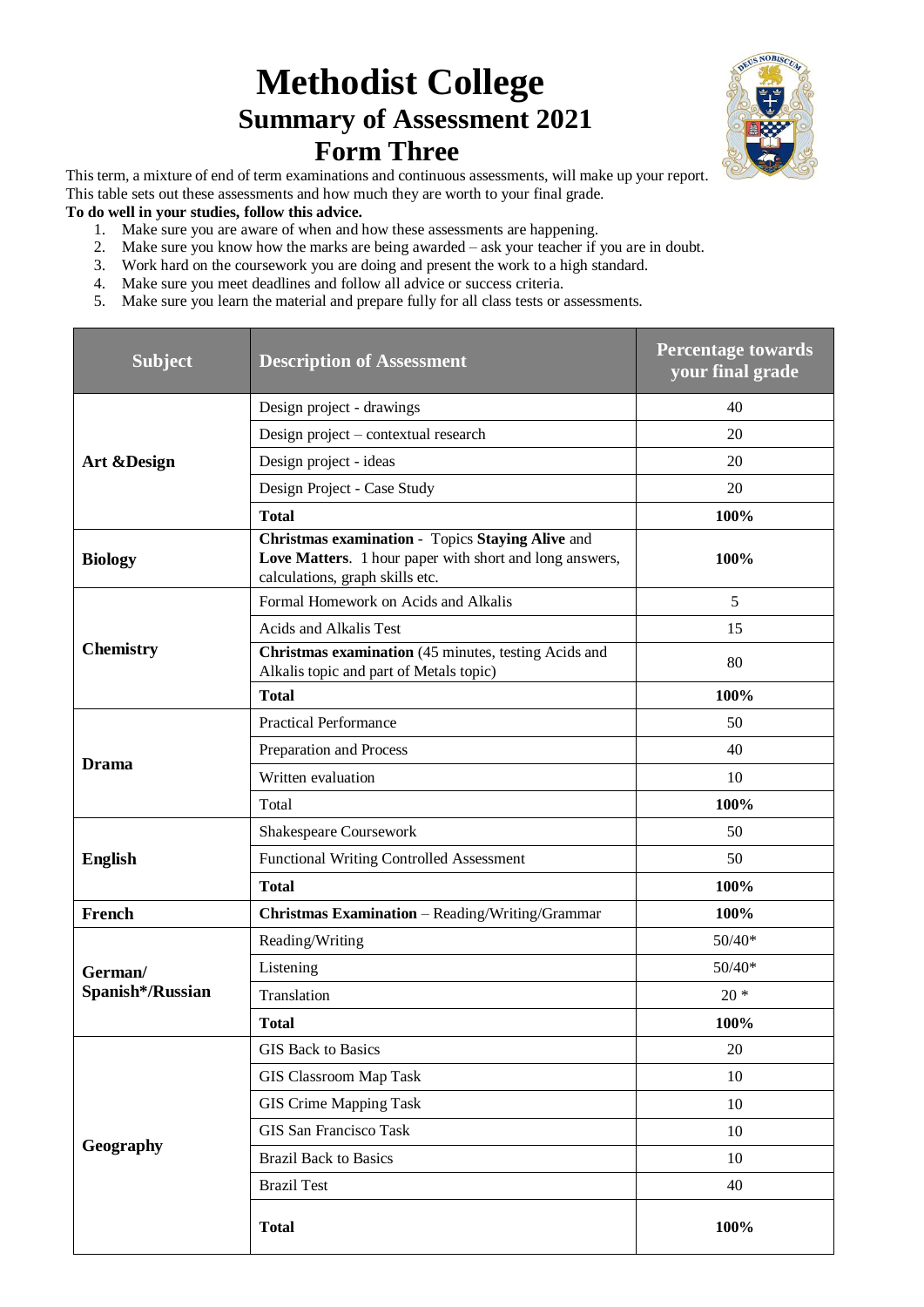|                            | Factual Knowledge test on WWI                                                 | 20   |
|----------------------------|-------------------------------------------------------------------------------|------|
| <b>History</b>             | Christmas Examination - Revise all of WWI. Factual<br>knowledge & sourcework  | 80   |
|                            | <b>Total</b>                                                                  | 100% |
|                            | Spelling Assessment - Spellings of key words                                  | 10   |
| <b>Food and Nutrition</b>  | Practical assessment                                                          | 20   |
|                            | <b>Christmas Examination</b> (30 min test on all of Booklet 1)                | 70   |
|                            | <b>Total</b>                                                                  | 100% |
|                            | Vocabulary Test Average - Stages 15-16                                        | 10   |
|                            | Stage 15 Comprehension                                                        | 20   |
| Latin                      | Stage 16 Translation                                                          | 20   |
|                            | Christmas Examination - Comprehension/Translation                             | 50   |
|                            | <b>Total</b>                                                                  | 100% |
|                            | Test 1 - Statistics                                                           | 10   |
|                            | Test $2$ – Percentages / Equations                                            | 10   |
| <b>Mathematics</b>         | <b>Christmas Examination</b><br>All content to date (Up to and inc. Formulae) | 80   |
|                            | <b>Total</b>                                                                  | 100% |
|                            | Classical composer fact sheet or own choice performance                       | 20   |
|                            | Spellings                                                                     | 20   |
| <b>Music</b>               | Minuet Composition                                                            | 20   |
|                            | Written Assessment                                                            | 40   |
|                            | <b>Total</b>                                                                  | 100% |
|                            | Formal Homework - Light                                                       | 5    |
| <b>Physics</b>             | End of Topic Test - Light                                                     | 15   |
|                            | <b>Christmas Examination</b>                                                  | 80   |
|                            | <b>Total</b>                                                                  | 100% |
|                            | World Religion 1 Hinduism - coursework                                        | 20   |
|                            | World Religion 2 Buddhism - coursework                                        | 20   |
| <b>Religious Education</b> | Christmas Examination (Hinduism & Buddhism)                                   | 60   |
|                            | <b>Total</b>                                                                  | 100% |
|                            | Product Analysis & Electronic Research                                        | 20%  |
|                            | Socrative Test                                                                | 25%  |
| <b>Technology</b>          | A3 Design Sheet                                                               | 40%  |
|                            | <b>Practical Skills</b>                                                       | 15%  |
|                            | <b>TOTAL</b>                                                                  | 100% |